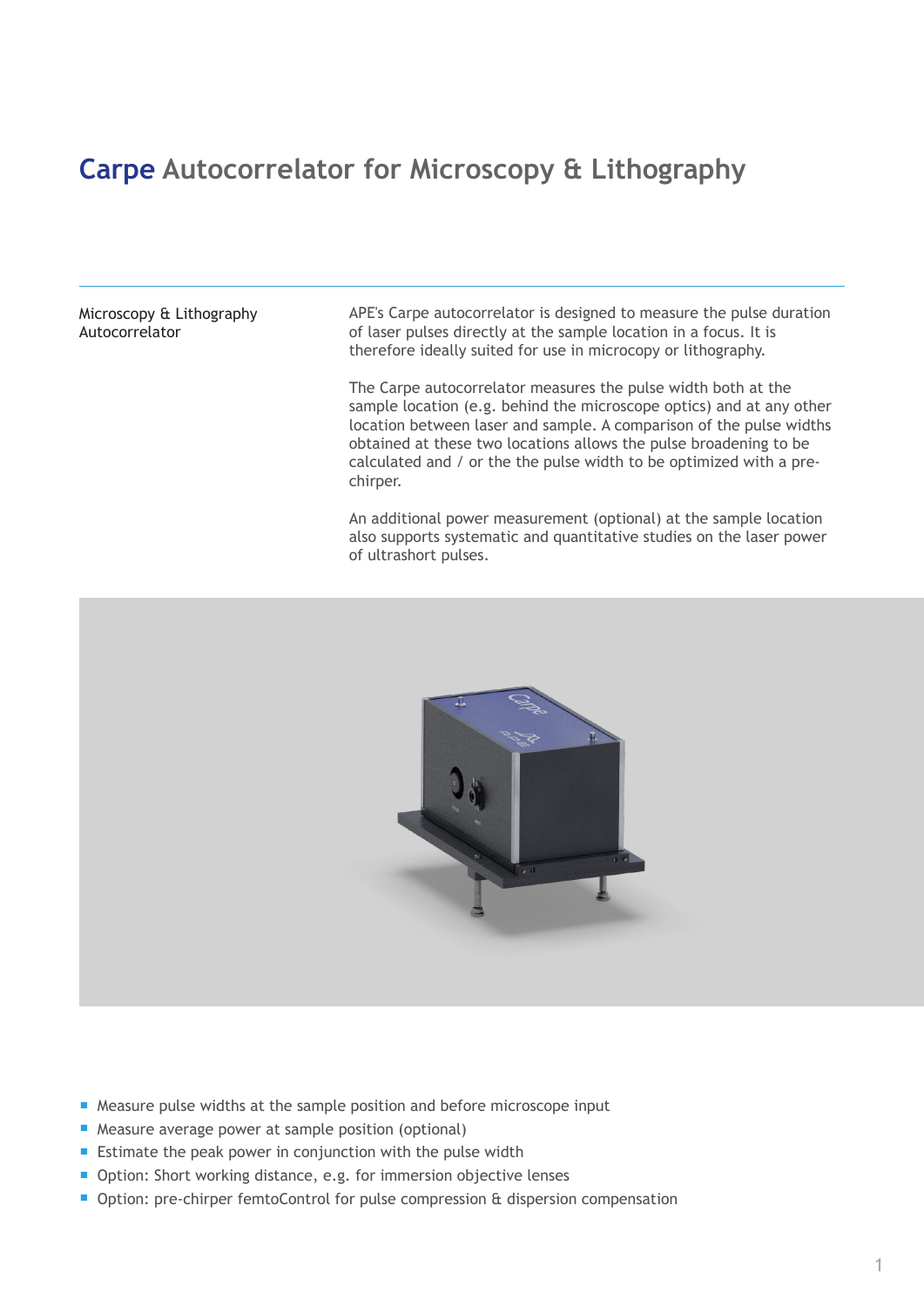

# **Carpe Specifications**

### **Specifications**

| Measurable Pulse Width                            | 30 fs  3.5 ps                    |
|---------------------------------------------------|----------------------------------|
| Wavelength Range (for pulse width<br>measurement) | $7001250$ nm or<br>$12502000$ nm |
| Wavelength Range (for power detection)            | $7001000$ nm                     |
| Power Measurement (optional)                      | $030$ mW; $0300$ mW              |
| Recommended Repetition Rate                       | $>100$ kHz                       |
| <b>Working Distance</b>                           | $> 0.5$ mm; Optional $< 0.5$ mm  |
| Input Polarization                                | Linear horizontal                |

### **Options**

▪ Short working distance < 0.5 mm (e.g. immersion lenses)

▪ APE pulse compressor femtoControl (Dispersion management)

#### **Dimensions and Power**

| Dimensions | 295 x 173 x 180 mm (W/H/L) See appendix for technical drawings |
|------------|----------------------------------------------------------------|
| Power      | 95  240 V, 50  60 Hz, 60 W                                     |

### **Example Setup**